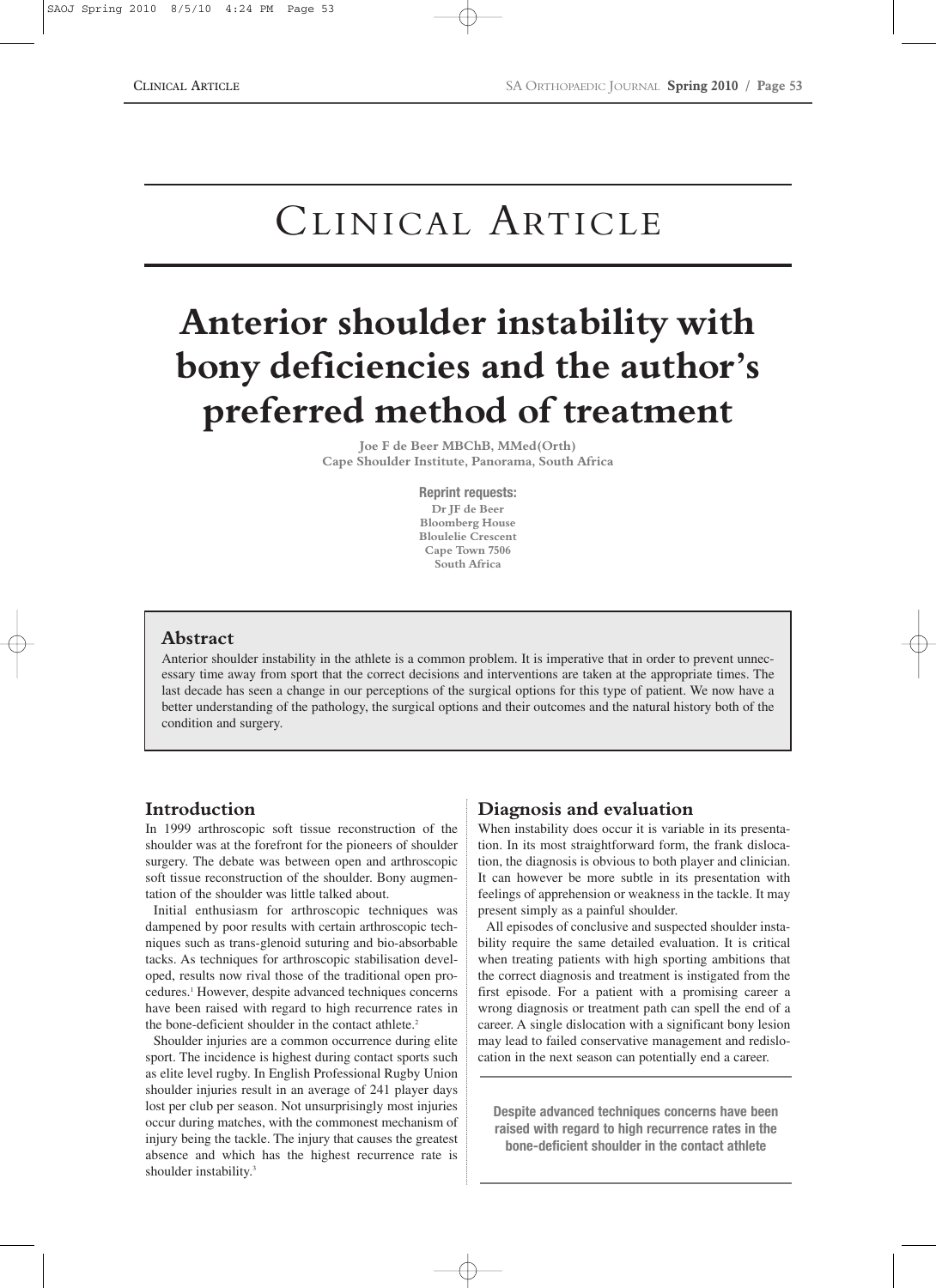The last 10 years have brought about a resurgence of interest in bony deficiency of the shoulder with instability. Bony deficiency of the glenoid was thought to be uncommon. This was probably because we didn't look. It is rarely enough to have a single AP X-ray view of the shoulder. In the paper by Edwards *et al<sup>4</sup>* the osseous glenoid lesion was only visible on the AP view in 73 of the 139 cases. Even at arthroscopy the diagnosis may be unclear – you won't see it if you only view from the posterior portal.

The frequency of glenoid bone deficiency was highlighted by three publications in 2003. Griffith *et al*<sup>5</sup> showed variable flattening of the anterior glenoid in 42 of 46 shoulders that had previously dislocated. Sugaya *et al*<sup>6</sup> examined 100 shoulders with recurrent instability using three-dimensional CT scanning and showed abnormal morphology in 90%. Fifty glenoids demonstrated an osseous fragment and 40 had flattening of the anterior glenoid. Edwards *et al*<sup>4</sup> demonstrated osseous lesions of the glenoid in 139 of 160 (87%) shoulders with a diagnosis of instability. These findings bring into question the frequency of pure Bankart lesions where the labrum is avulsed without any bone. It seems that the Sharpey's fibres avulse at least a fragment of bone in most young individuals during a traumatic anterior dislocation. This fact led us to question the actual existence of ALPSA (anterior labro-periosteal sleeve avulsion) lesions:7 the frequency of bony avulsion may imply that we are looking into a non-union of a bony lesion rather than a periosteal sleeve avulsion.

Radiographic evaluation of the unstable shoulder starts with adequate plane X-ray views. Special attention must be given to the sclerotic glenoid line. Loss of this line is highly specific for glenoid bone loss<sup>8</sup> although sensitivity is moderate. The Bernegeau view is of particular help in evaluating the anterior column of the glenoid. This view is highly radiographer-dependent and taken with repeated accuracy only when there is the luxury of an image intensifier to guide the beam. In order to ensure that the correct diagnosis is made, in all cases, a 3D-CT or a CT scan with an en-face sagittal reconstruction of the glenoid is needed.<sup>6,9,10</sup> Recently different radiological methods to measure the size of a bony defect have been described and validated.5,6,11-17 To measure the size of a defect, one must know the original size of the glenoid. There are two ways to obtain this information. The first is by comparing the CT of the contralateral shoulder, which can only be done if the contralateral shoulder has no history of instability or other disorders.<sup>5,15,16</sup> The second is by placing a best-fitting circle on the inferior part of the glenoid (*Figure 1*), which will reconstruct the shape of the inferior glenoid. 6,11,14 Finally the size of the defect can be expressed in different ways: as a percentage of the surface of the bestfitting circle on the inferior glenoid (*Figure 1*); as a percentage of original width; as a percentage of the length of the glenoid. The same information can be obtained from MRI scanning.<sup>13</sup>

Glenoid bone loss can also be measured arthroscopically with reference to the glenoid bare spot.<sup>18</sup> Viewing from the antero-superior portal is required to demonstrate the bone loss adequately. In fact, the 'inverted pear' appearance of the glenoid, when the inferior part of the glenoid appears narrower than the superior part and the usual pear-like appearance is now 'upside down', is an arthroscopic appearance of the glenoid when viewed from the antero-superior portal.<sup>19</sup> To assess glenoid bone loss while viewing from antero-superiorly a calibrated probe is inserted from the posterior portal. The distances from the posterior and anterior glenoid margins to the bare spot are measured. The percentage glenoid width deficiency can then be calculated as described by Lo *et al*<sup>20</sup> as the difference between the two measurements divided by twice the distance from the posterior margin to the bare spot.



Sagittal reconstruction of the left shoulder. Measurement of the glenoid defect with the circle method. Bone defect is (surfaceB)/(surfaceA) x 100%.



### **Figure 2.**

Intra-operative view of a left shoulder. Left: through posterior portal (glenoid seems intact) Right: Through anterosuperior portal; large bony defect (same patient)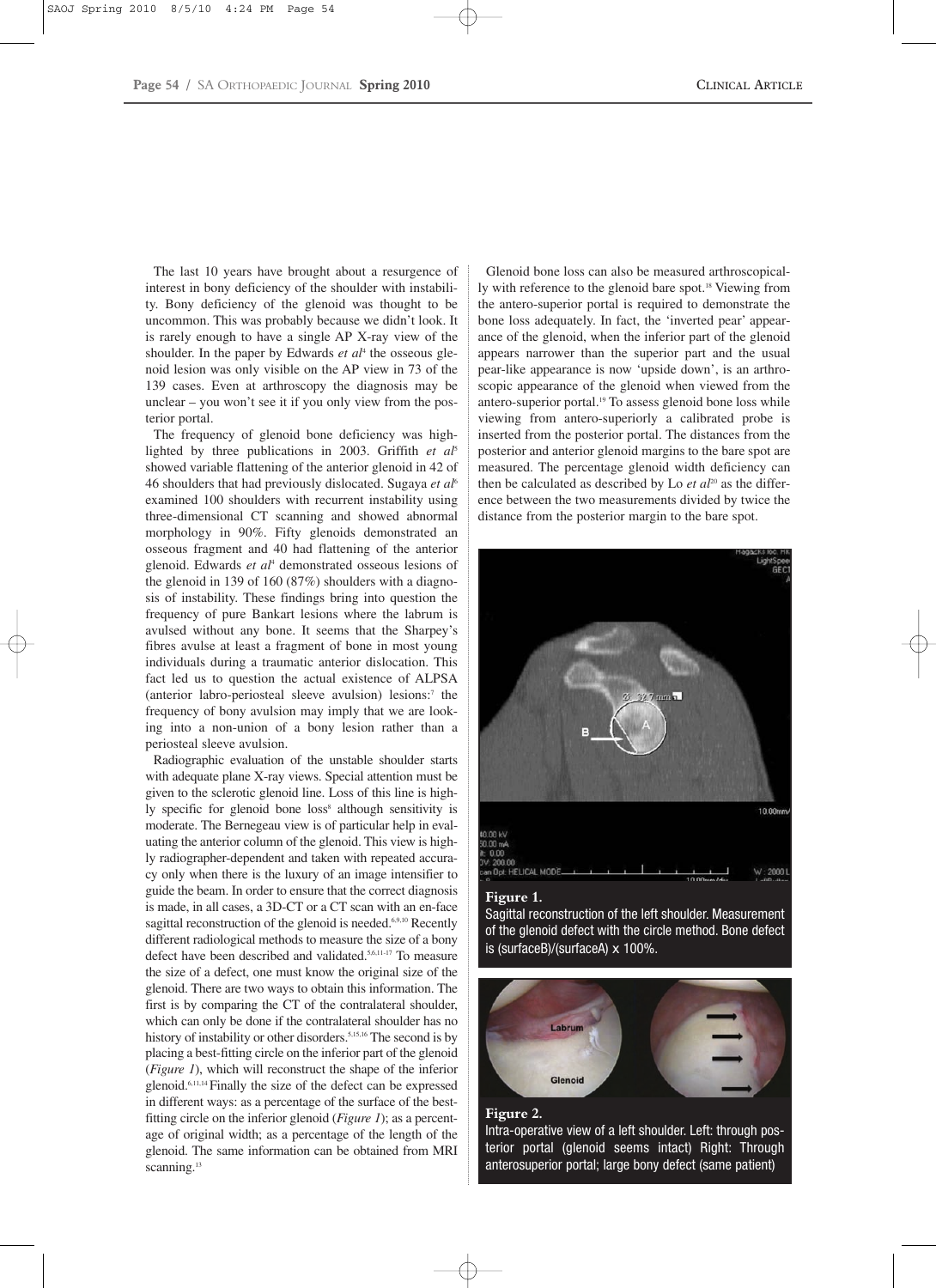This measurement has been found to be accurate, especially for anterior located defects,<sup>21,22</sup> which is the case in the majority of patients with glenoid bone loss.10,23 It is common practice for shoulder surgeons to view the glenoid from the posterior portal only, which may make it difficult to appreciate the degree of anterior glenoid bone loss (*Figure 2*).

It is, however, one thing to recognise bony deficiency of the glenoid but another to determine its significance. We defined 'significance' for the purpose of our paper in 2000 to be glenoids of the 'inverted pear' configuration.19 This configuration means that there has been 25% bone loss of the inferior pole of the glenoid.<sup>20</sup> The  $25\%$  cut-off has since been widely quoted. The effect of sizeable glenoid defects on shoulder instability has been confirmed in cadaveric studies. Itoi *et al*<sup>24</sup> performed sequential glenoid osteotomies to determine their effect on humeral head translation. They determined that glenoid deficiencies of a width greater the 21% of the glenoid length may be best served by restoration of the glenoid arc for reasons both of stability and range of movement. The same was found by Yamamoto *et al*, who performed a biomechanical cadaver study on the anterior located defects.<sup>25</sup> The benefits of reconstructing these defects with bone graft has been shown by Montgomery *et al*. <sup>26</sup> What experience has taught us is that there is an inverse relationship between the amount of bone loss tolerated and the demands placed on the shoulder, i.e. the higher the demand, the less bone loss is tolerated. We therefore deem significant even small bony deficiencies in the elite athlete.

Bony deficiency on the humeral side, namely an engaging Hill-Sach's lesion, also needs to be taken into account. The size of the Hill-Sach's lesion will be evident from the CT scan but its true significance is best determined at arthroscopy. One also has to realise that the glenoid bone loss from the edge of the glenoid and the Hill-Sach's lesion result in a functional-mechanical phenomenon referred to as an 'engaging Hill-Sach's lesion'. The combined effect of the bone loss on the humeral head and the defect of the anterior glenoid results in the 'engagement' or 'hooking' of the defect on the anterior edge of the glenoid. Evaluation by air arthroscopy has the best chance of showing the engagement of the lesion before the increased soft tissue tension from the arthroscopy fluid prevents it (*Figure 3*). The concept of the engaging Hill-Sachs was further developed by Yamamoto *et al* who performed a cadaveric study.27 They showed a consistent pattern of the glenohumeral contact area when the arm is abducted and externally rotated. This contact area shifts from inferomedial (arm adducted) to superolateral (arm abducted and externally rotated). They called this zone of shifting contact the glenoid track. They confirmed this pattern in three patients with 3D-CT scans. The width of the glenoid track from the attachment of the cuff was 84% of the glenoid width. If the medial margin of a Hill-Sach's lesion lies outside the glenoid track, this will cause an engaging Hill-Sach's. On the other hand, if there is a bony defect of the glenoid, this will narrow the glenoid track, which can cause the medial margin of a relatively small Hill-Sach's lesion to be outside the glenoid track (*Figure 4*).

This model therefore combines the effect of a glenoid defect and the Hill-Sach's lesion. This will hopefully lead to a further understanding and improvement of the treatment of gleno-humeral instability.

**There is an inverse relationship between the amount of bone loss tolerated and the demands placed on the shoulder, i.e. the higher the demand, the less bone loss is tolerated**



### **Figure 3.**

Intra-operative view of a right shoulder.  $A + B$ : airarthroscopy. A: In engaged position. C+ D: After infusion of saline solution, due to the distension of the capsule, the engaging position can no longer be reached



#### **Figure 4.**

In the case of a bony defect of the glenoid, the defect width (a) should be subtracted from the 84% length to obtain a true glenoid track width (b) in this shoulder. (Reprinted from: *J Shoulder Elbow Surg*, Volume 16, Number 5, Authors: Nobuyuki Yamamoto, Eiji Itoi, Hidekazu Abe, Hiroshi Minagawa, Nobutoshi Seki, Yoichi Shimada, Kyoji Okada, Title: Contact between the glenoid and the humeral head in abduction, external rotation, and horizontal extension: A new concept of glenoid track, Page 655, Copyright 2007, with permission from Elsevier)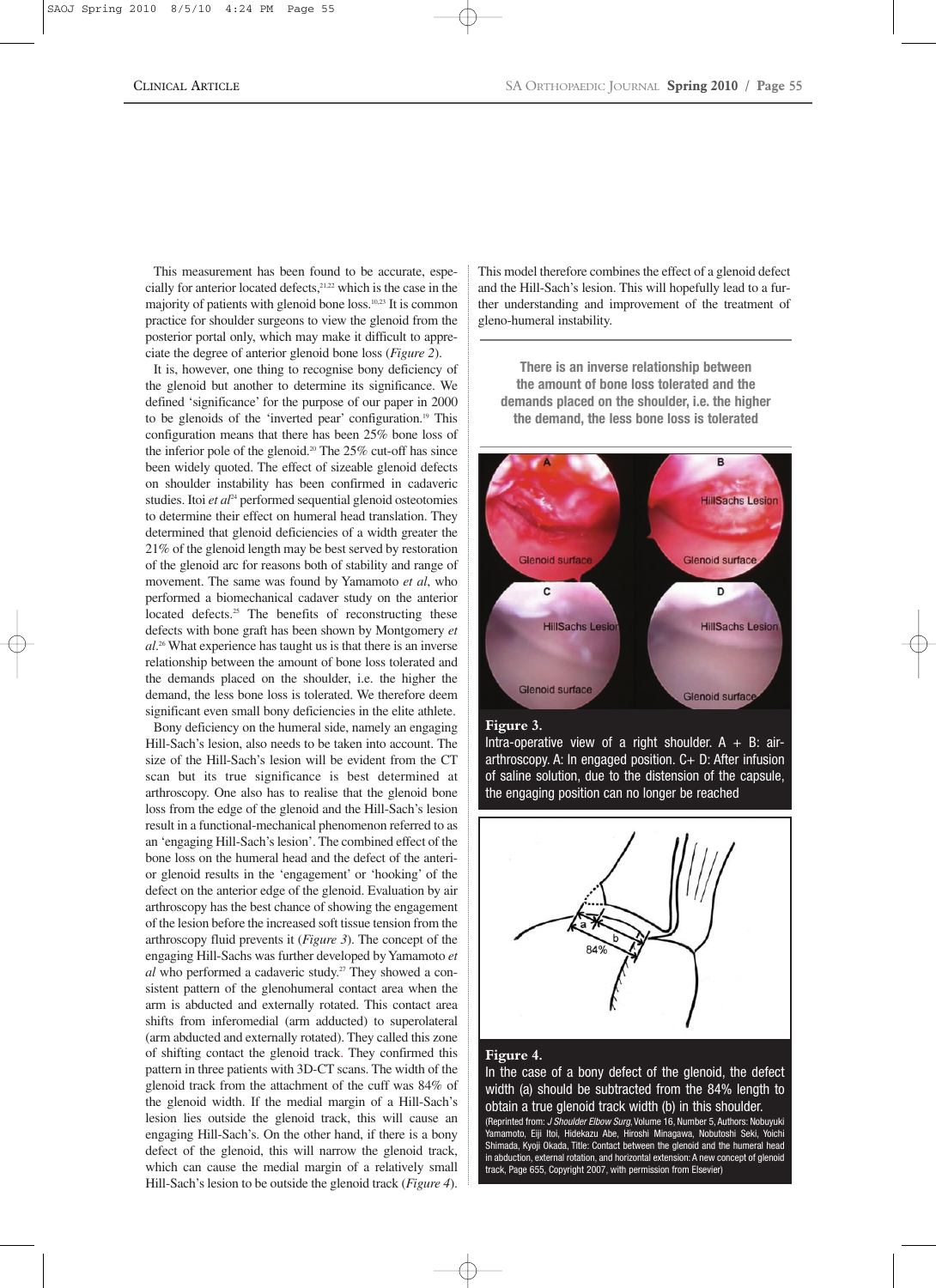Balg and Boileau<sup>28</sup> have provided a very useful index to help us in the decision-making process for shoulder instability surgery. The instability severity index score takes into account six significant pre-operative factors: age under 20 years (2 points), competitive sports (2 points), contact or forced overhead activity (1 point), anterior or inferior hyperlaxity (1 point) and on the AP X-ray a visible Hill-Sach's lesion in external rotation (2 points) and loss of normal inferior glenoid contour (2 points). A score of 3 or less associated with a recurrence rate of 5% with arthroscopic stabilisation, 6 or less a 10% recurrence rate, and greater than 6 the recurrence rate escalates to 70%. They have suggested that a patient with a score of more than 6 would be better served by open surgery, i.e. a Latarjet procedure.

## **Treatment**

An important factor in the treatment pathway is to determine when intervention should be undertaken. This not only means whether surgery is indicated but when surgery should be undertaken.

Surgery should certainly be considered for the first-time dislocator. Depending on the age of the patient, the stage of their career and the pathology identified, it is often best to proceed expeditiously to definitive treatment, although one may choose to allow a player to play out all or part of a season following an instability episode if the situation dictates.

#### **Operative treatment**

The most important factor when determining the operation of choice is its success rate. Most papers report the percentage risk of further dislocations. Although this is a gross indicator of success, particularly in this group of patients, return to their previous level of sport is most important. This requires the return to normality of other parameters such as the patient's perceived joint stability, muscle strength and range of motion. Many scores have been developed which better account for these additional factors. It is also important to take into account recovery times and the complication rate. Most patients will choose the operation with the highest success rate irrespective of whether it is an open or arthroscopic procedure. In an age where the majority of our surgery is arthroscopic it can be the case that we shy away from unfamiliar surgery preferring an arthroscopic over an open procedure. Is there really a role for the 'trial' of arthroscopic Bankart repair, especially in this group of patients? The scar from open surgery, including a Latarjet procedure, can still be cosmetically very acceptable (*Figure 5*).

Since the publications of the early part of this decade more attention has been paid to the results in patients with significant deficiencies of the glenoid. It may be possible with careful attention to technique that acceptable results can be achieved with arthroscopic techniques. It certainly appears important to separate the patients with a sizeable avulsion fragment from those with more attritional bone loss.

Mologne *et al*<sup>29</sup> reported a series of patients in whom arthroscopic suture anchor repair was performed in patients with a glenoid of the inverted pear type. Bone loss was between 20 and 30%. They had 2 (9.5%) recurrences in the 21 patients followed for 34 months. There were however no recurrences in the group in whom a bony fragment was present and incorporated into the repair. Sugaya *et al*<sup>30</sup> in their 2005 paper also reported excellent results at a similar follow-up using arthroscopic repair incorporating osseous Bankart lesions in patients with average glenoid bone loss of 25%. Open surgery may also be able to yield good results without bony reconstruction. Pagnani<sup>31</sup> reported no recurrences in his group of patients with large glenoid defects who had undergone open capsular repair. The numbers in this series are however small and their case is yet to be proven.

It has been our practice to perform bony reconstruction of the glenoid using a modification of the Latarjet<sup>32</sup> procedure. It is of course possible to reconstruct the glenoid in multiple ways: Eden-Hybinnette procedure, J-shaped bone grafts and various other autograft and allograft techniques.

While various operations have been described to specifically address humeral head bony deficiency, such as Remplissage and humeral head allografts, we have found that this form of bony deficiency can be adequately addressed by augmenting the articular arc of the glenoid and thus preventing engagement.



**Figure 5. Cosmetically acceptable scar**



**Figure 6. No need to contour the graft**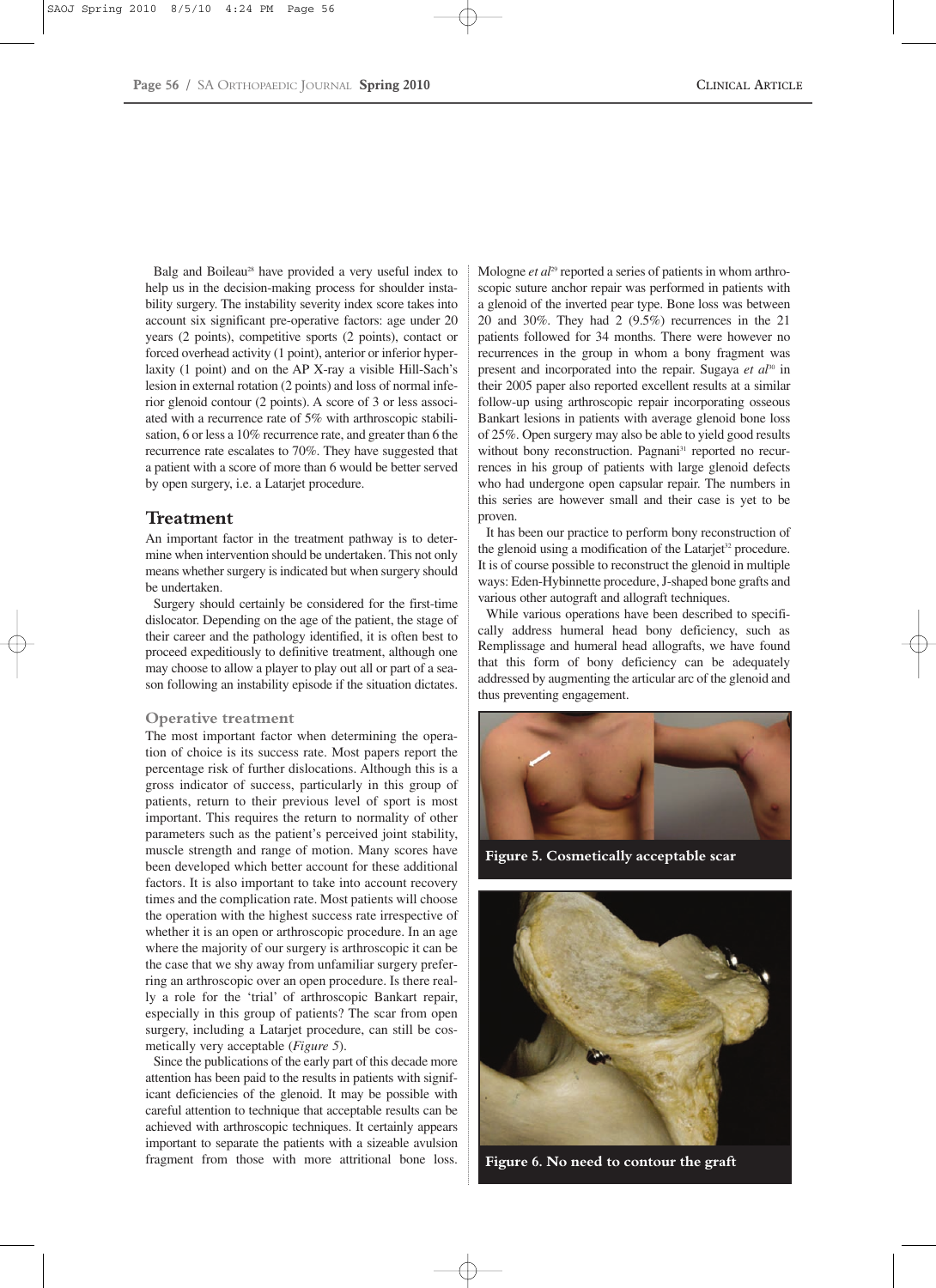The Congruent-Arc Latarjet<sup>33</sup> is a modification of the technique described by Latarjet in 1954.<sup>32</sup> The advantage of the Latarjet procedure over free grafting techniques is that the graft remains pedicled and therefore is at least in part vascularised. The advantage of this specific modification of the Latarjet procedure is that by rotating the graft through 90 degrees the concavity of the inferior surface of the coracoid matches that of the glenoid negating the need for contouring of the graft (*Figure 6*). Rotation of the coracoid in this manner has been shown to optimise gleno-humeral contact forces when compared to the traditional Latarjet technique.<sup>34</sup> The optimal position for the graft is flush with the glenoid surface. Grafts placed medially result in increased pressures with high edgeloading. Bone grafts placed in a proud position not only increase the peak contact forces antero-inferiorly but also increase the postero-superior glenoid pressure indicating a shift posteriorly.

There are several key steps that we believe are critical to the rapid recovery and success of this modified Latarjet operation. Most important is probably the soft tissue management. The operation is performed through a split in subscapularis at the junction of the superior third and inferior two-thirds. The capsule is elevated from the glenoid neck, and the edge is repaired to the glenoid, therefore effectively lengthening it and lateralising. The other fundamental factor in the operation's success is achieving bony union of the coracoid onto the glenoid neck. The rate of bony union is maximised by the decortication of the surface to be applied to the edge of the glenoid by osteotomising the pectoralis minor insertion. By making this osteotomy slightly oblique the surface area is increased. The opposing surfaces of the coracoid graft and surface on the glenoid neck must match perfectly, as incongruity of those surfaces contributes to non-union of the graft. Partially threaded compression screws ensure graft compression which aids in bony union.

# **Postoperative rehabilitation**

Owing to the lack of damage to subscapularis and the lengthening of the capsule there is no soft tissue repair to protect postoperatively and the rehabilitation can be accelerated. Return to activity and ultimately sport is only limited by the rate of bony union of the coracoid block. At present research is being undertaken into CT techniques to determine the exact time of bony union of the coracoid graft to the edge of the glenoid – once that is demonstrated it would be safe to allow the player back to his full activities.

Our present approach is based on experience and not any specific 'measurements': range of motion with the 'hand in vision', thus avoiding abduction and external rotation, is encouraged from day one. The sling is used only for comfort and usually discarded in the first couple of weeks. Early rehabilitation and gym work, not placing undue strain on the bone graft, is started when comfort allows.

Non-contact ball work is allowed from 8 weeks with return to full contact after three months.

With the resurgence of interest in this type of surgery this type of operation is now being performed arthroscopically.<sup>35</sup> The arthroscopic variant has not been performed for long enough for an opinion to be expressed on the success rate yet.

# **Operative complications**

Complications from this operation are rare if undertaken by experienced surgeons. Attention to detail is the key. Acute complications such as musculo-cutaneous nerve injury are thus preventable. It is our practice to identify the nerve before coracoid osteotomy (*Figure 7*). The identity of the nerve can be checked by intra-operative nerve stimulation. This allows for safe soft tissue release and coracoid mobilisation after the coracoid is osteotomised. Even the most experienced surgeons can struggle to identify the nerve after the coracoid has been osteotomised.

Non-union or strong fibrous union of the coracoid is probably not uncommon but rarely problematic. Screw breakage or coracoid displacement has been rarely seen and usually relates to over-aggressive rehabilitation and return to contact sport before adequate healing of the graft. Recurrent instability, which in this demanding category of patients has previously been reported to be high with an arthroscopic soft tissue repair, has been decreased with this procedure to 5%.<sup>2</sup>

The most important factor in preventing long-term complications from this procedure is accurate coracoid placement. The graft should be placed at the level of or just slightly medial to the surface of the glenoid. It should never be placed more lateral than the surface as this results in a high rate of arthritis.<sup>36</sup> In order to get this most critical step right the most important factor is exposure. The release of the subscapularis from the underlying capsule is critical to allow for an adequate capsulotomy and insertion of the Fukuda or other humeral head retractor, A lever retractor placed on the glenoid neck further enhances exposure. Once the soft tissue is cleared from the glenoid neck, usually with the bony Bankart remnant, the bed must be made flat.

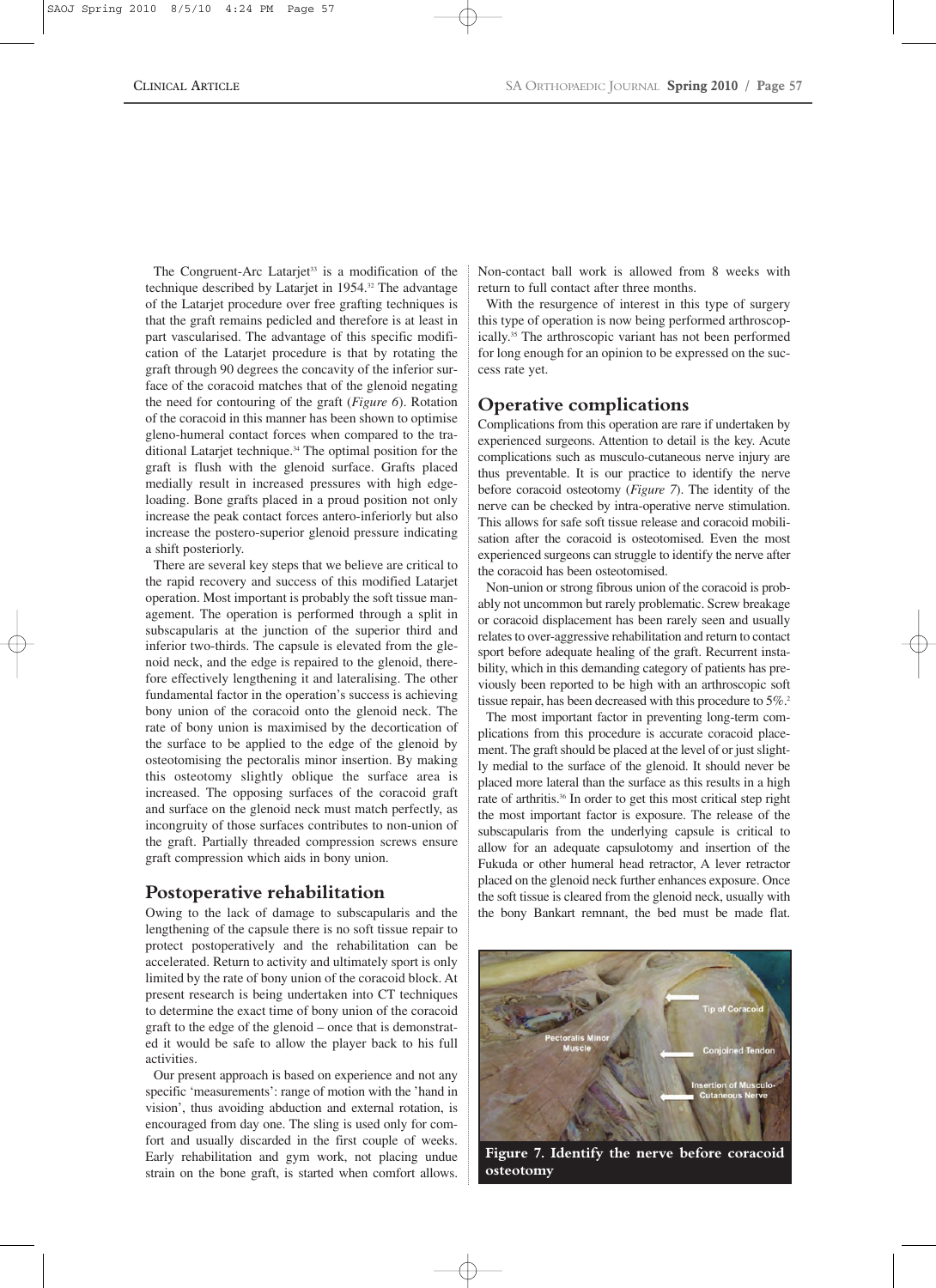**Complications from this operation are rare if undertaken by experienced surgeons**

It is useful at this point to look at the CT scans to determine the plane of the bony loss. It is best to have this surface perpendicular to the plane of the glenoid. The slightly oblique osteotomy of the medial surface of the coracoid will then bring the concave undersurface of the coracoid into the correct plane. Strict attention to these details will avoid poor coracoid placement. Malposition rates for the coracoid are in some series alarmingly high with 35 of 58 (58%) being malpositioned on plain radiographs in the series report by Allain *et al*. 36

## **Conclusion**

The keys to the treatment of anterior shoulder instability in this category of patient are therefore to make the right diagnosis and to perform the correct operation at the optimum time. Although the decision-making process is still an art we are now better armed to make the correct choices for our patients.

*No benefits of any form have been received from a commercial party related directly or indirectly to the subject of this article.*

**References**

- 1. Hobby J, Griffin D, Dunbar M, Boileau P. Is arthroscopic surgery for stabilization of chronic shoulder instability as effective as open surgery? A systematic review and metaanalysis of 62 studies including 3044 arthroscopic operations. *J Bone Joint Surg Br* 2007 Sep;**89**(9):1188-96.
- 2. Burkhart SS, De Beer JF, Barth JR, Cresswell T, Roberts C, Richards DP. Results of modified Latarjet reconstruction in patients with antero inferior instability and significant bone loss. *Arthroscopy.* 2007 Oct;**23**(10):1033-41.
- 3. Headey J, Brooks JH, Kemp SP. The epidemiology of shoulder injuries in English professional rugby union. *Am J Sports Med.* 2007 Sep;**35**(9):1537-43.
- 4. Edwards TB, Boulahia A, Walch G. Radiographic analysis of bone defects in chronic anterior shoulder instability. *Arthroscopy.* 2003 Sep;**19**(7):732-9.
- 5. Griffith JF, Antonio GE, Tong CW, Ming CK. Anterior shoulder dislocation: quantification of glenoid bone loss with CT. *AJR Am J Roentgenol.* 2003 May;**180**(5):1423-30.
- 6. Sugaya H, Moriishi J, Dohi M, Kon Y, Tsuchiya A. Glenoid rim morphology in recurrent anterior glenohumeral instability. *J Bone Joint Surg Am.* 2003 May;**85-A**(5):878-84.
- 7. Neviaser TJ. The anterior labroligamentous periosteal sleeve avulsion lesion: a cause of anterior instability of the shoulder. *Arthroscopy* 1993;**9**(1):17-21.
- 8. Jankauskas L, Rudiger HA, Pfirrmann CW, Jost B, Gerber C. Loss of the sclerotic line of the glenoid on anteroposterior radiographs of the shoulder: A diagnostic sign for an osseous defect of the anterior glenoid rim. *J Shoulder Elbow Surg* 2009 Jun 23.
- 9. Stevens KJ, Preston BJ, Wallace WA, Kerslake RW. CT imaging and three-dimensional reconstructions of shoulders with anterior glenohumeral instability. *Clin Anat* 1999;**12**(5):326-36.
- 10. Griffith JF, Antonio GE, Yung PS, Wong EM, Yu AB, Ahuja AT, *et al*. Prevalence, pattern, and spectrum of glenoid bone loss in anterior shoulder dislocation: CT analysis of 218 patients. *AJR Am J Roentgenol* 2008 May;**190**(5):1247-54.
- 11. Baudi P, Righi P, Bolognesi D, Rivetta S, Rossi Urtoler E, Guicciardi N, *et al*. How to identify and calculate glenoid bone deficit. *Chir Organi Mov* 2005 Apr-Jun;**90**(2):145-52.
- 12. Huysmans PE, Haen PS, Kidd M, Dhert WJ, Willems JW. The shape of the inferior part of the glenoid: a cadaveric study. *J Shoulder Elbow Surg* 2006 Nov-Dec;**15**(6):759-63.
- 13. Huijsmans PE, Haen PS, Kidd M, Dhert WJ, van der Hulst VP, Willems WJ. Quantification of a glenoid defect with three-dimensional computed tomography and magnetic resonance imaging: a cadaveric study. *J Shoulder Elbow Surg* 2007 Nov-Dec;**16**(6):803-9.
- 14. Barchilon VS, Kotz E, Barchilon Ben-Av M, Glazer E, Nyska M. A simple method for quantitative evaluation of the missing area of the anterior glenoid in anterior instability of the glenohumeral joint. *Skeletal Radiol* 2008 Aug;**37**(8):731-6.
- 15. Chuang TY, Adams CR, Burkhart SS. Use of preoperative three-dimensional computed tomography to quantify glenoid bone loss in shoulder instability. *Arthroscopy* 2008 Apr;**24**(4):376-82.
- 16. Diederichs G, Seim H, Meyer H, Issever AS, Link TM, Schroder RJ, *et al*. CT-based patient-specific modeling of glenoid rim defects: a feasibility study. *AJR Am J Roentgenol* 2008 Nov;**191**(5):1406-11.
- 17. Magarelli N, Milano G, Sergio P, Santagada DA, Fabbriciani C, Bonomo L. Intra-observer and interobserver reliability of the 'Pico' computed tomography method for quantification of glenoid bone defect in anterior shoulder instability. *Skeletal Radiol* 2009 Nov;**38**(11):1071-5.
- 18. Burkhart SS, De Beer JF, Tehrany AM, Parten PM. Quantifying glenoid bone loss arthroscopically in shoulder instability. *Arthroscopy* 2002 May-Jun;**18**(5):488-91.
- 19. Burkhart SS, De Beer JF. Traumatic glenohumeral bone defects and their relationship to failure of arthroscopic Bankart repairs: significance of the inverted-pear glenoid and the humeral engaging Hill-Sachs lesion. *Arthroscopy* 2000 Oct;**16**(7):677-94.
- 20. Lo IK, Parten PM, Burkhart SS. The inverted pear glenoid: an indicator of significant glenoid bone loss. *Arthroscopy* 2004 Feb;**20**(2):169-74.
- 21. Griffith JF, Yung PS, Antonio GE, Tsang PH, Ahuja AT, Chan KM. CT compared with arthroscopy in quantifying glenoid bone loss. *AJR Am J Roentgenol* 2007 Dec;**189**(6):1490-3.
- 22. Provencher MT, Detterline AJ, Ghodadra N, Romeo AA, Bach BR, Jr., Cole BJ, *et al*. Measurement of glenoid bone loss: a comparison of measurement error between 45 degrees and 0 degrees bone loss models and with different posterior arthroscopy portal locations. *Am J Sports Med* 2008 Jun;**36**(6):1132-8.
- 23. Saito H, Itoi E, Sugaya H, Minagawa H, Yamamoto N, Tuoheti Y. Location of the glenoid defect in shoulders with recurrent anterior dislocation. *Am J Sports Med* 2005 Jun;**33**(6):889-93.